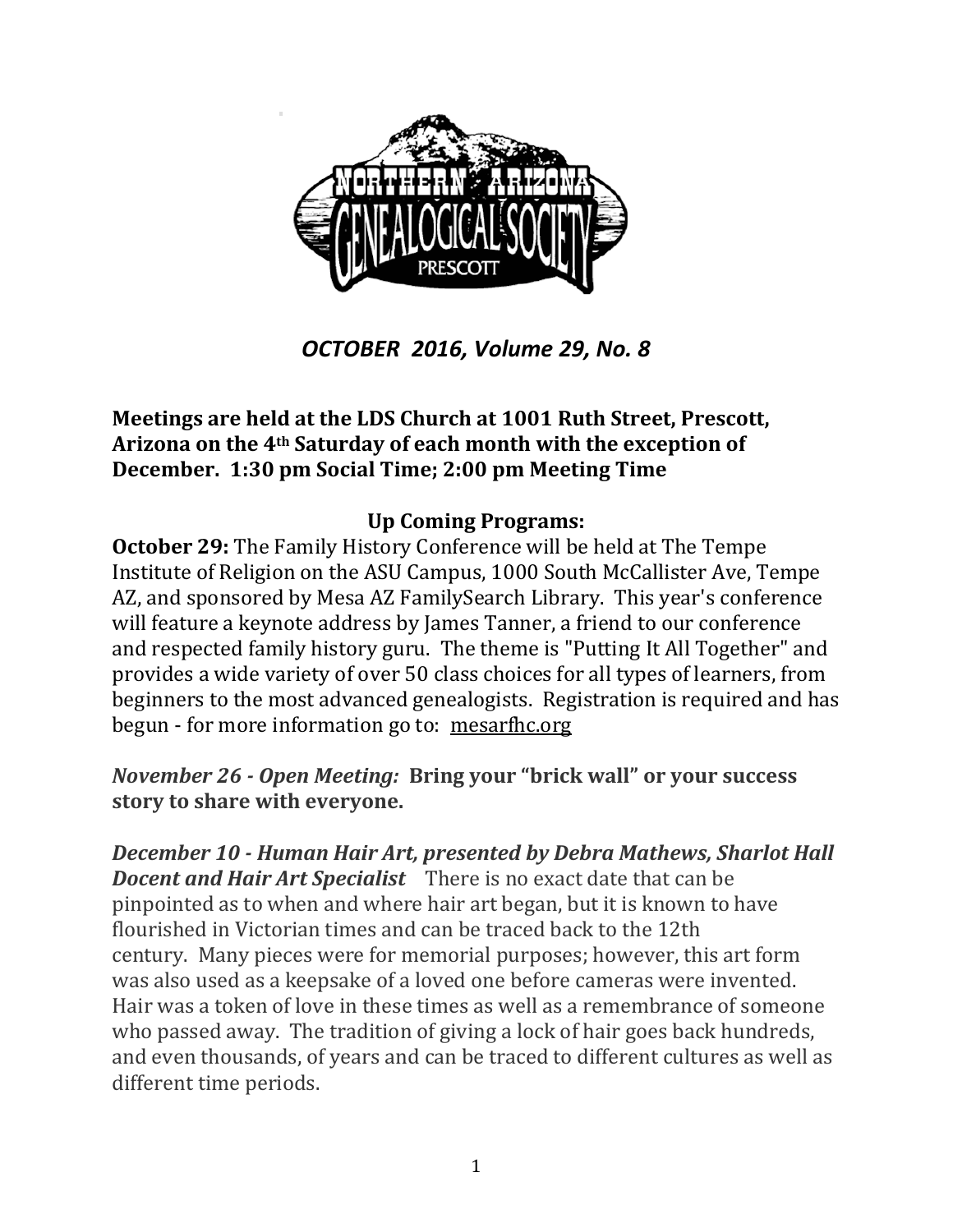#### **Officers and Committee Chairman**

President: Nita Freer Vice President: Vacant Treasurer: Carol Hubert Secretary: Sue Williams

Committee Chairmen AzGAB: Sue Kissel Bulletin: Gretchen Eastman Death & Dispositions: Sue Kissel Facebook Coordinator: Cheryl Moreno Historian: Virginia Grundvig Hospitality: Nancy Nelson Member at Large: Raylene Junkins Membership: Martha Welch FHC Liaison: Kent Evans Library: John Thorne Program Committee: Barbara Wich, Special Projects: Nancy Miller Social Media: [www.nagsprescott.org](http://www.nagsprescott.org/) Sherry Kramer

Contact us at **NORTHERN ARIZONA GENEALOGICAL SOCIETY** P.O. Box 695 Prescott, AZ 86302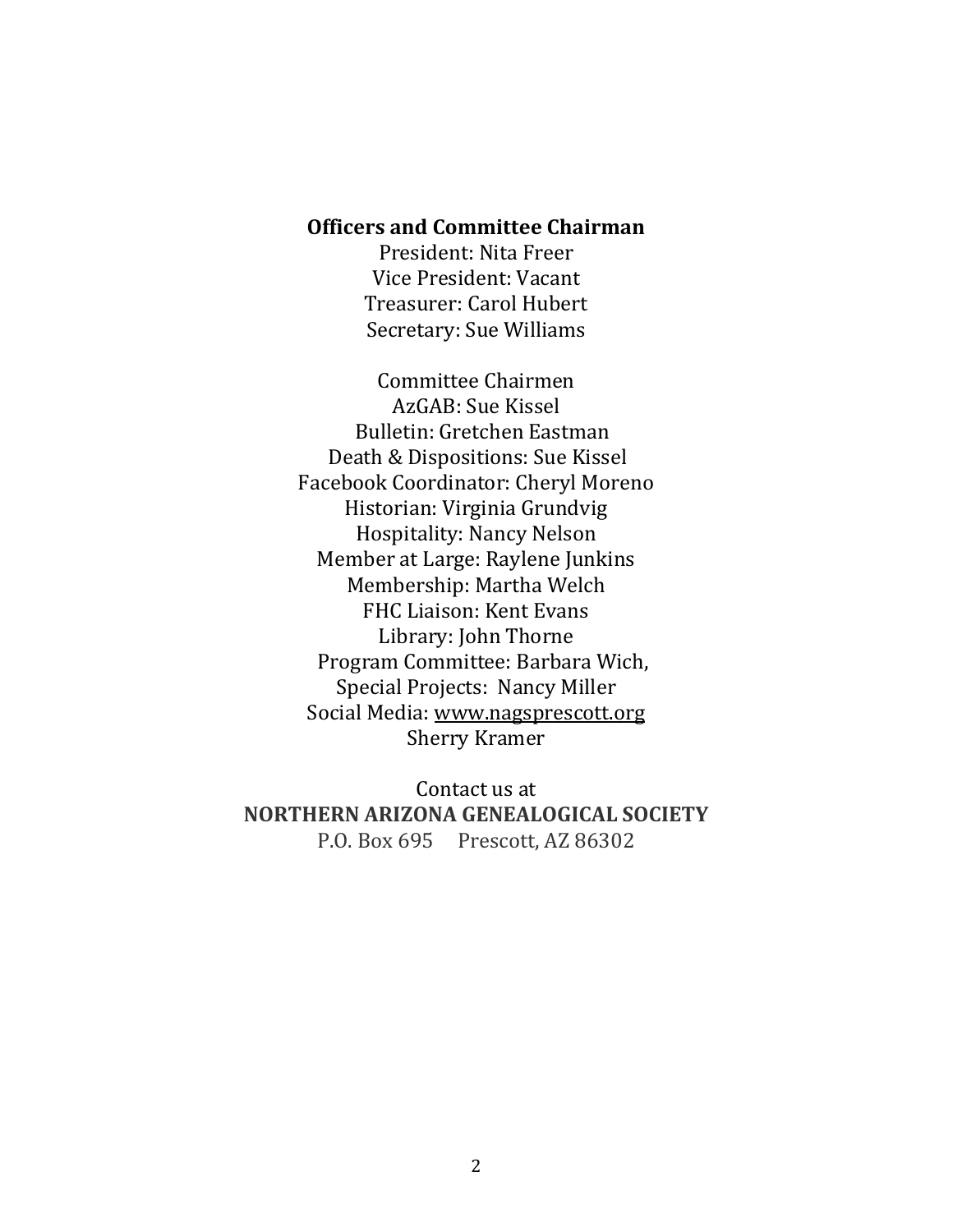# **Presidents Message**



Hello fellow NAGS members, I am honored to have been asked to be your President through your next election. It is a job I do not take lightly. As in all organizations, there are always two groups - active and passive members. I was of the latter until it was pointed out that NAGS has too few volunteers and the implications of what that could mean for any society. We still have the position of Vice President open, for example. We can prosper only with the help of the entire society. We have a committed Board of Officers and Chairpersons who have been and will continue to work hard for you

providing educational and research opportunities. However, there comes a time when new people and ideas are very much appreciated. There is a place for each and every one of you to help the society move forward. Please consider a few hours a month helping your society.

I hail from Southern California. I was born in the "LA" area, living a couple miles from Knott's Berry Farm in Buena Park, Orange Co. Anyone recall when the parking lot was dirt and free? I do. The family moved to San Diego Co. when I was young and that is where I call home. My husband of 32 years and I moved to Prescott in 2004. We have two adult children who also live in Prescott. Moms branch of the family came to Prescott early. Grandpa had Tuberculous after WWI and was advised to move to Prescott (from Arkansas). He lived at Ft. Whipple and got well! That was the spawning of many family members living all over Arizona. My Aunt & Uncle are buried at Pioneer Cemetery 30 feet from our beloved Hotshots.

I was heavily involved with the San Diego Genealogical Society, and served in various committee positions and at their private library, before the new SD public library was built downtown. They now house the collection. I worked in the broadcast research and marketing field for a San Diego company who served radio stations nation wide. I also volunteered in various organizations and my most important work was raising two great kids. In Prescott I served as Vice President of the Mountain Club HOA, and headed or assisted in most of their community functions. I have also been a fiduciary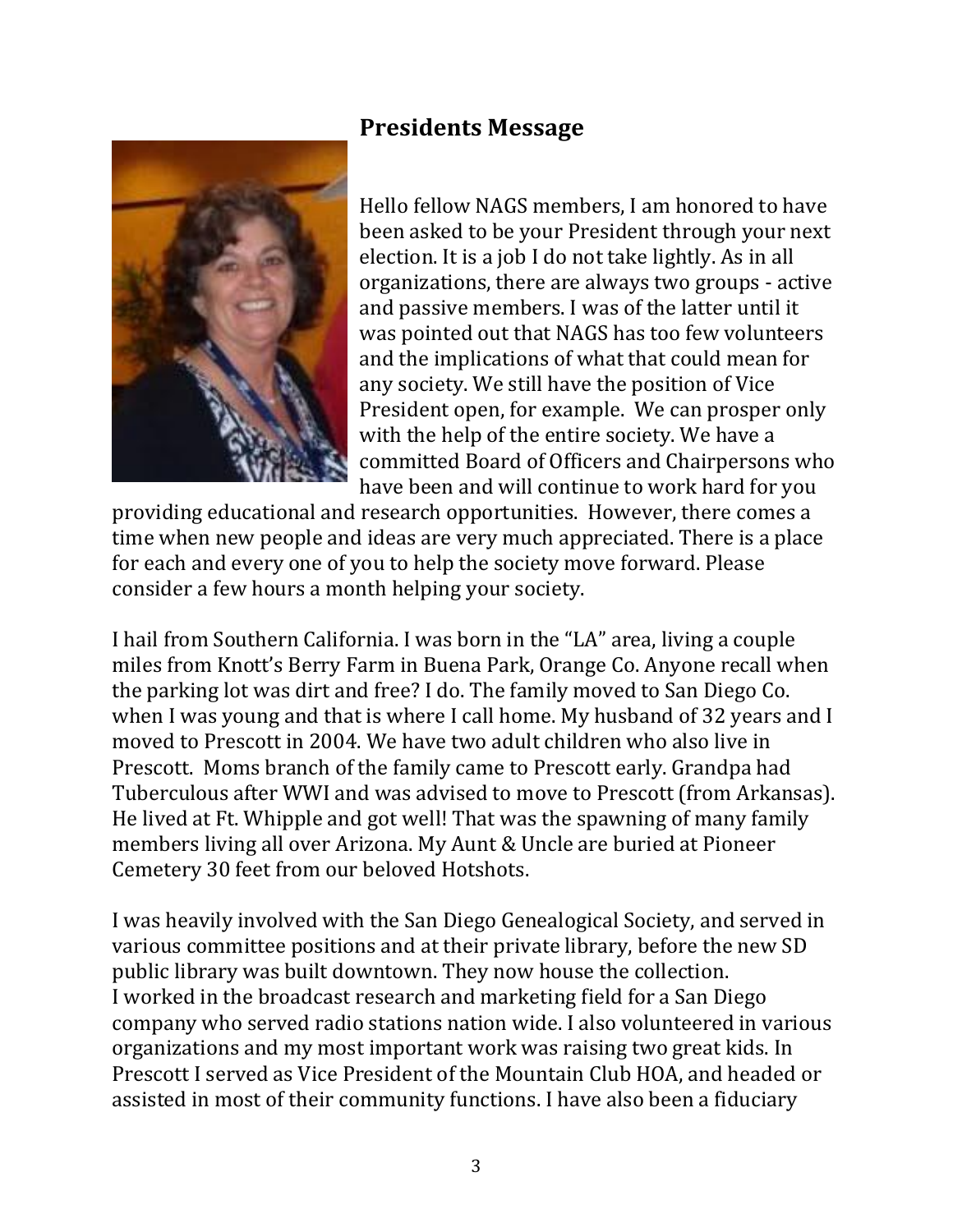since 1994, managing a family trust. My husband and I also had a food business for 3 years before it's dismiss in 2008.

I have several goals for our society including updating our website (in progress), as it is an important introduction to NAGS, Re-vise and utilize our Facebook presence more effectively (in progress), add genealogy support classes, a national speaker seminar, revise the By-Laws, and so much more. I also wonder if there is enough interest in a society hosted trip to Salt Lake City Family History Library for a whole week of research in 2017. Wanna go?

I look forward to the coming year with a host of great programming, and fellowship with other NAGS. Please feel free to communicate with me or other members of the board your desires for our society.

Nita Freer President

## *BEGINNERS CORNER:*

Are You Planning on Visiting a Cemetery NEXT Summer? If So, you need to plan ahead….. Obviously the first thing you need is a list of the cemeteries with the names and dates of deceased family members that are buried in those cemeteries. Search online for the name and location of a cemetery you want to visit to find out as much as possible about it before leaving for your visit. Find a Grave is a good place to start.

Do your research because not all cemeteries are alike. For example, at some cemeteries, you can walk into the sexton's building where employees can look up names of your deceased relatives on a computer, give you a map of the cemetery, and circle the locations of headstones. At other cemeteries you may have to contact a city or county office for cemetery information. That information may or may not be digitized.

Some small family cemeteries may be on unpaved country roads. A GPS is valuable in helping you navigate but sometimes an old-fashioned map and local directions will get you to that hidden cemetery. Sometimes, you find more just walking around the cemetery. Carry with you a small bag of tools to each cemetery, including a water-filled sprayer bottle, a squeegee, a plastic brush, grass clippers and bug spray.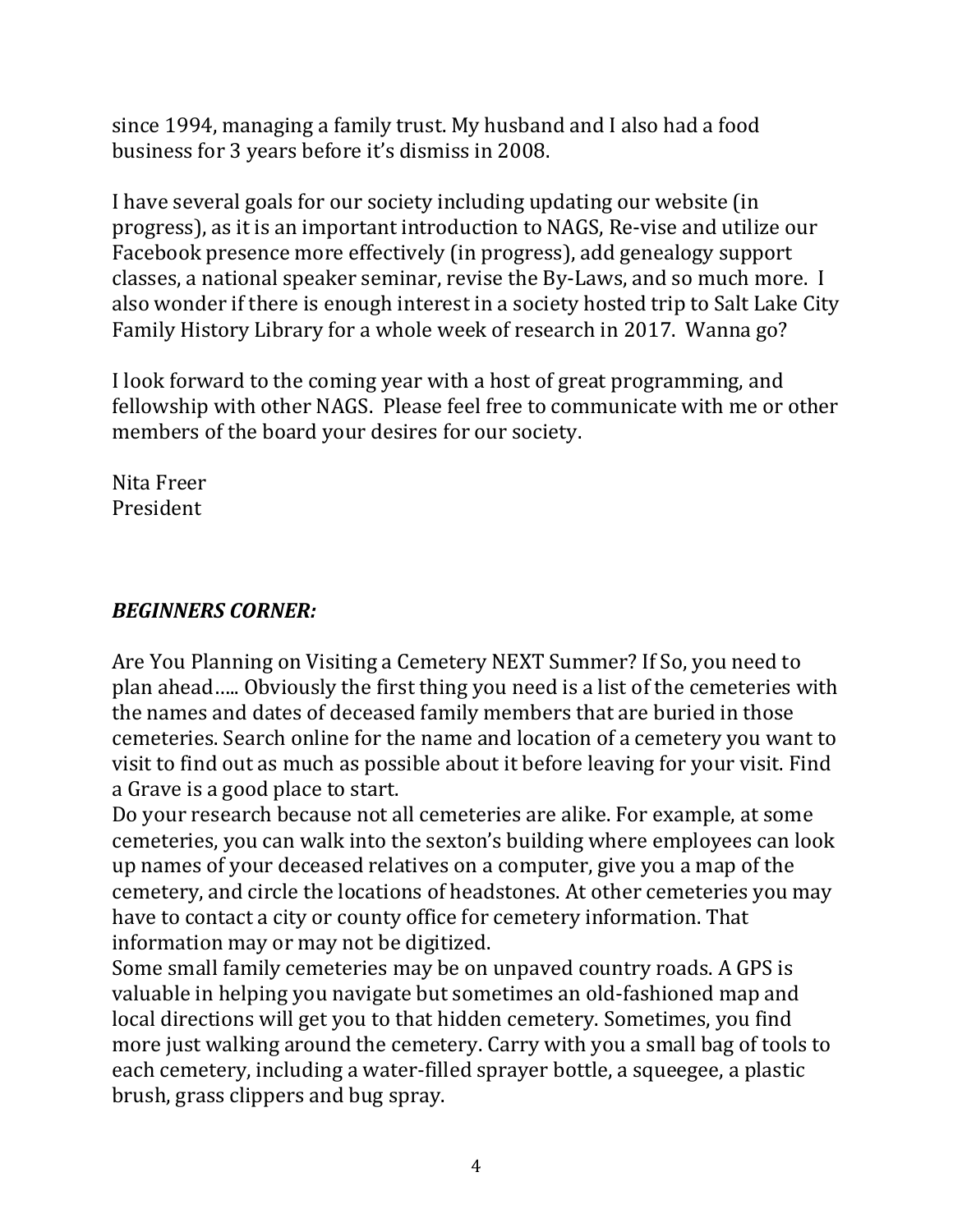A number of years ago, one genealogist visited Cochise, Arizona which was the last known residence of her great-grandfather. Cochise consisted of a little country store and not much else. They inquired at the store about any old cemeteries in the area. They were directed down a rough dirt road to a tiny cemetery surrounded by a wrought-iron fence. The few tombstones where hidden by four foot high weeds. Grass clippers allowed them to make their way to each of the dozen graves looking for an ancestor. The brush came in handy to beat away the three-inch grasshoppers and to dust off the tombstones to at last reveal her great-grandfather's grave as well an unknown great-great uncle's grave.

Headstones are often carved of porous material, such as limestone, sandstone, marble and granite. When exposed to the elements, the older stones will crack and become brittle. Use of improper materials speeds the headstones' deterioration.

Do not use detergents, cleaning products, etc. to clean stones. Online sources have tips for proper cleaning of headstones. Take a good camera to get an excellent photo of the headstone. Some cell phones can take high quality photos but may not get the resolution that you want and need for this project. Watch for shadows, grass covering a date (use clippers to cut grass away), and favorable light. Rubbing the tombstone with white chalk, may make it more legible. Using your camera's flash can often enhance your photo. Take photos of other tombstones close by family members, especially if they have the same surname even if you don't know how they may be related to you. It may save you a trip back to the cemetery or can be valuable clues.

Most of all, wear a good pair of shoes. Uneven ground and gopher holes can be dangerous, so leave the flip-flops and sandals for another day. Enjoy this adventure into the past as you find and then honor those of your family that have gone before you.

## **LAST MONTH'S SPEAKER**

**Did you come to the last NAGS meeting** and hear the talk of Bonnie McCulley on the Witchcraft and the Trials in Salem? If you did not It was a great program.

For more information on New England Witchcraft 1692, Bonnie McCulley recommended watching the 1985 film"Three Sovereigns for Sarah." This sad history of the three Towne sisters caught up in the webs of bitter recriminations and spectral evidence is available on DVD through the Yavapai County Library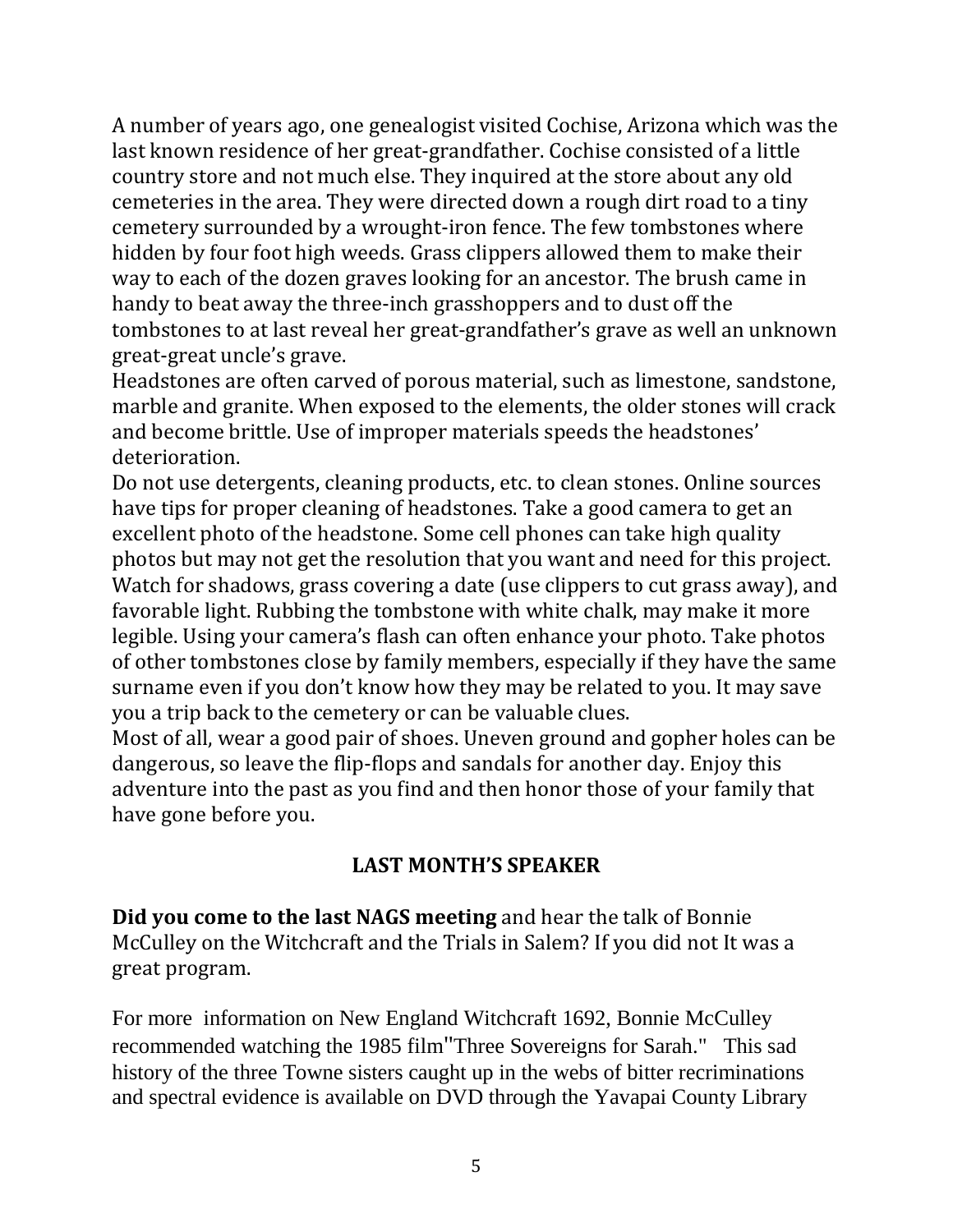system. Victor Pisano filmed on location at historical sites in eastern Massachusetts including the Rebecca Nurse home with its reconstructed meeting house. One can feel the desolation of living at the edge of a wilderness beset by French and Indian raids along with Puritan attitudes towards Baptists and Quakers as well as towards their neighbors and ministers. The Puritans were a contentious people. "**Spectral evidence** refers to testimony that the accused person's spirit or **spectral** shape appeared to the witness in a dream at the time the accused person's physical body was at another location." In league with the devil torturing the witnesses in their spectral forms. . . the witchcraft hysteria spread like a contagion. In the end, nineteen innocent people hanged after the Court of Oyer and Terminer judges found them guilty based on spectral evidence. Giles Cory, an elderly man, was pressed to death over a few days time when he would not plead. In this era just being imprisoned could result in death. The witch hysteria tore the Puritan society apart . "Three Sovereigns for Sarah" shows the pre-trial hearings of the elderly Towne sisters - Rebecca Nurse, Mary Easty, and Sarah Cloyce. You see the fate of those accused of, but who would not confess to, witchcraft.

And IF you really want to explore those third generation Puritans in Salem, Salem Village, Andover, Boston, and other New England communities, then tackle Stacy Schiff's *The Witches - Salem, 1692* (New York, Little Brown and Company) 2015. She explores the now remote, confusing, convoluted politics, stresses, and actual physical threats which plagued New England during that time. The absent charter; the missing governors; land disputes; litigations; ministers on one side of the issue of spectral evidence - or was that on both sides, and the poor people who suffered through the tortures of accusations, arrest, prison (pay for your stay), and finally the trials that led to the horrific outcomes. I wonder what we would have done when the devil came to destroy our covenanted world? *Submitted by Barbara Wich*

Here is the link for Brandlyn's talk on YouTube <https://www.youtube.com/watch?v=sNUrs8efAjQ>

Attachments area [Preview YouTube video Photography of the American Civil War](https://www.youtube.com/watch?v=sNUrs8efAjQ&authuser=0)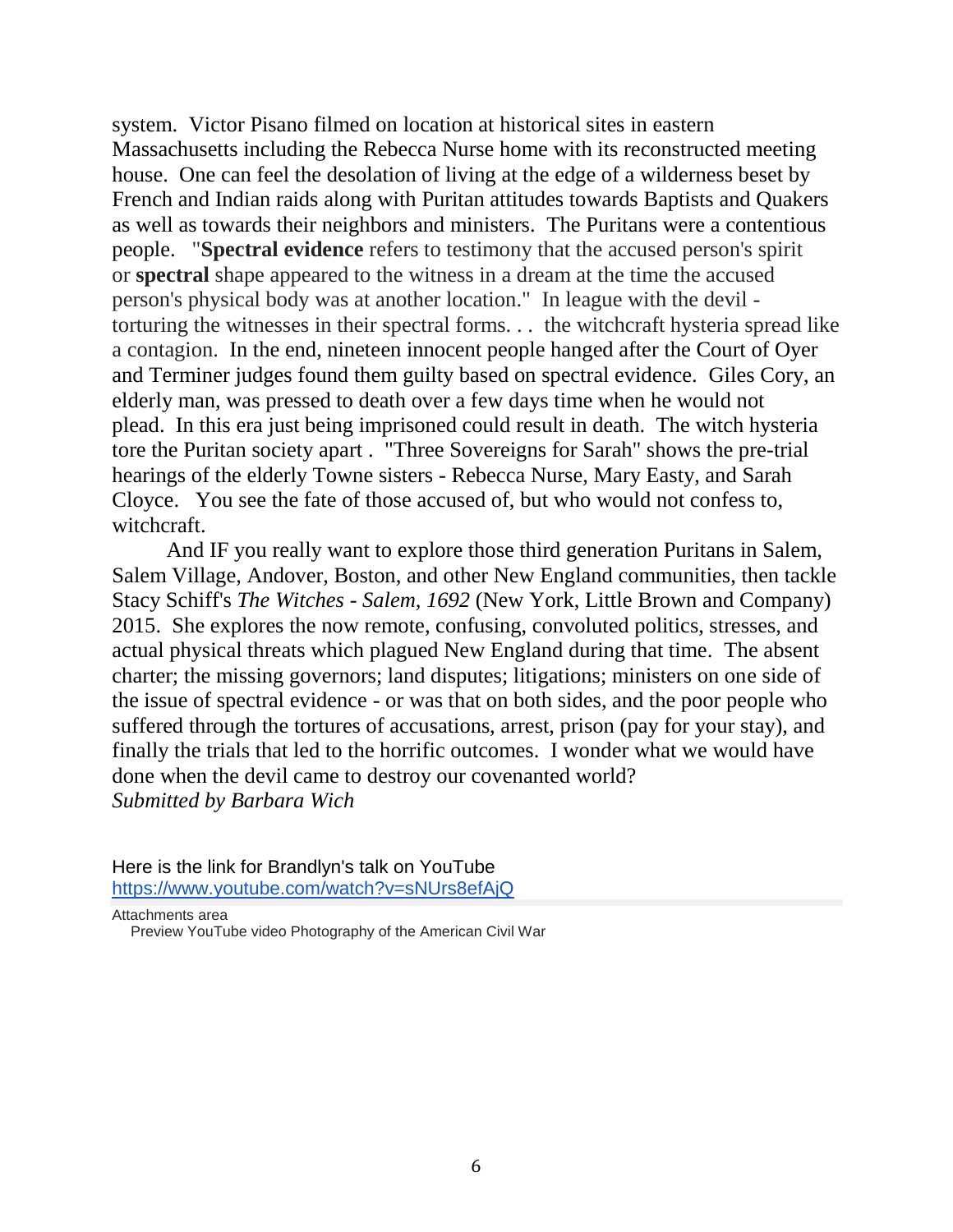# **AZGAB**

**AzGAB**, what is it you might ask? AzGAB is an acronym for Arizona Genealogical Advisory Board, a state-wide organization for genealogist and genealogical societies. It meets every other month, usually in Phoenix however NAGS hosted them in July, meeting at the LDS Church. Its purpose: Promoting Genealogy and History by addressing the educational needs and interests of the Arizona genealogical community and the general public through cooperation between member societies and individuals. Presently there are twelve member Societies and numerous individual members. AzGAB gives members the ability of sharing ideas and getting out information on meetings, seminars, projects.

They have: **The Speaker's Directory**, which gives information on possible speakers for societies. **The Arizona Pioneer Descendant Certificate** which can be presented to resided in Arizona Territory prior to statehood, February 14th, 1912.



A **Calendar of Events** to let you know what is going on whether a meeting, seminar, even genealogy book sales. **Arizona Projects & Publications Registry** - a project that lists resources, statewide as well as county records for the state of Arizona that are available and where to find them. **AzGAB publication,** which includes Territorial Marriage Records for Yuma County, Navajo County, Graham & Greenlee Counties, and the 1890 Great Registers of Arizona.

If you would like to learn more you can visit their website at: <http://www.azgab.org/index.php> or check out some of the older newsletters at:<http://www.azgab.org/fileDownload.php?sid=2>submitted by D. Sue Kissel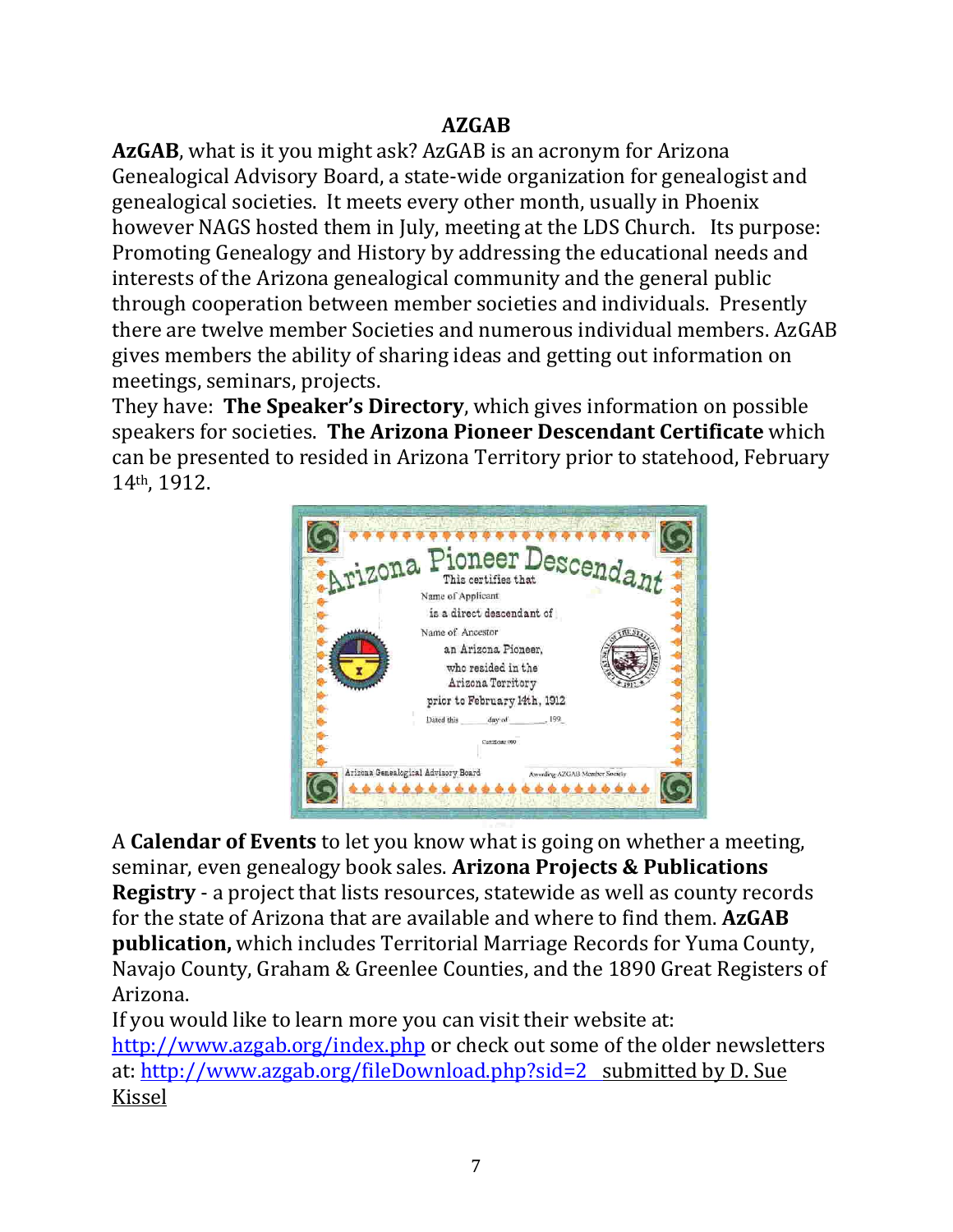## **Continuation of the Databases Free at the Family History Center**

The Prescott Family History Center located to 1001 Ruth St. in Prescott, gives you free access to 16 +/- otherwise paid subscription sites. Come in and make use of this great resource. The FHC hours are Monday & Wednesday 10 a.m. – 2 p.m.; Tuesday & Thursday 4 – 8 p.m. Fold 3 – Search or browse millions of historical documents and photos.

Fold3 has refocused their efforts on gathering the best online collection of military records and stories. The Fold3 name reflects military history and honor, since traditionally, the third fold in a flag-folding ceremony honors and remembers veterans for their sacrifice in defending their county and promoting peace in the world. Don't miss the opportunity to search this great data base of military records. The War of 1812 pension packets is one of the current ongoing projects. Every name in the records has been indexed, so your ancestor may be mentioned even if not an actual veteran.

MyHeritage-Library Edition – Used by millions of people worldwide to help research family history, build a family tree, and add photos, historical records, and more. Use this resource to see what others have done, upload your family tree, find relatives, and find clues for your research.

Submitted by Raylene Morrow Junkins riunkins@cableone.net